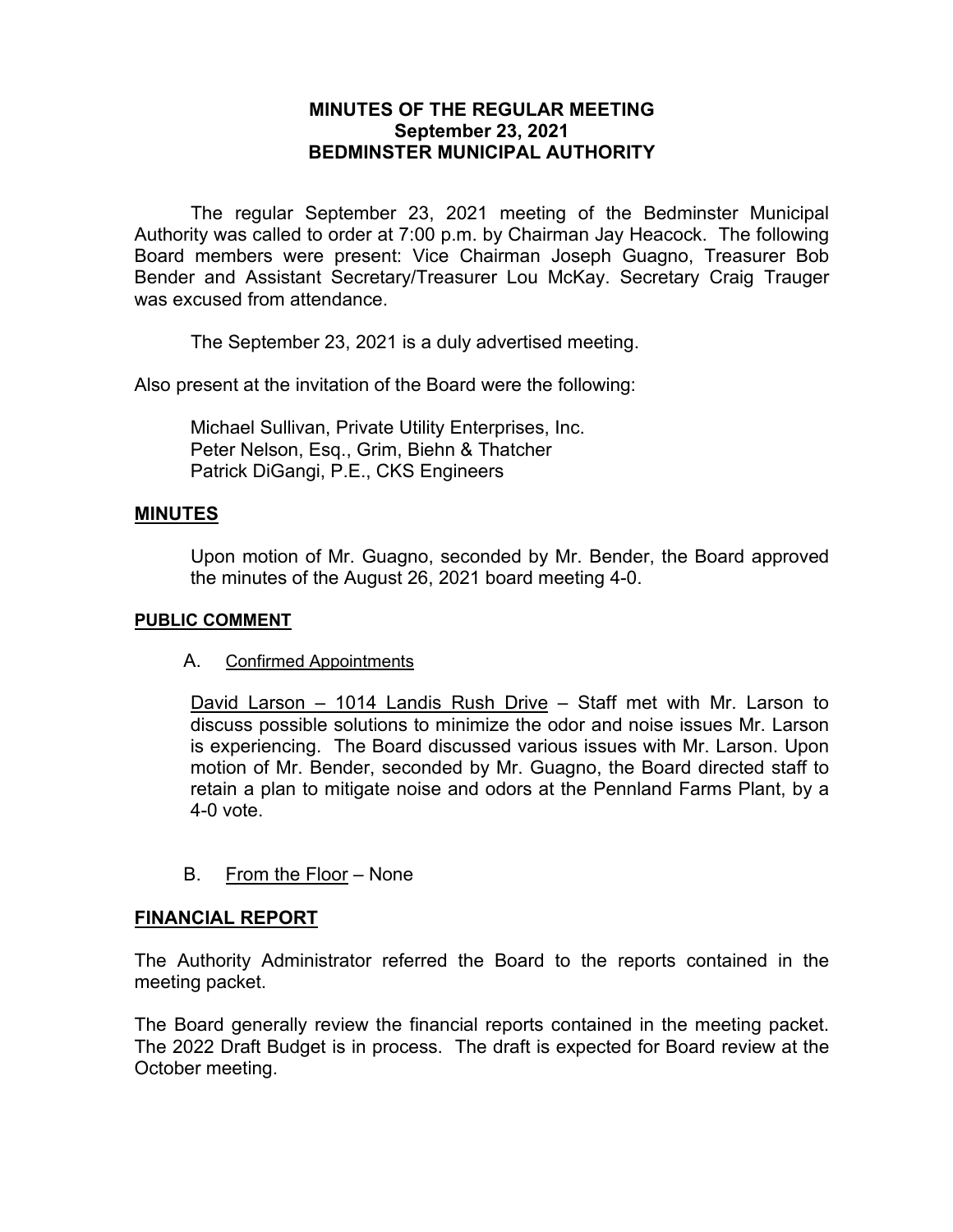# **TREASURER'S REPORT**

1. Mr. Sullivan read the Treasurer's Report, dated September23, 2021. A motion was made by Mr. Guagno, seconded by Mr. McKay to approve the Treasurer's Report of - \$67,192.98 (Pennland Farms – \$17,548.46). The motion passed with a 4-0 vote.

# **SOLICITOR'S REPORT**

Mr. Nelson referred the Board to his written report.

# **ENGINEER'S REPORT**

## **Authority Projects**

The Authority's Engineer generally reviewed the projects within the written engineering report with the Board.

Grant Project – Pennland Farms Water System Interconnection Project – Mr. DiGangi provided an update to the Board. The Board authorized the Engineer to bid the project. Upon motion of Mr. Bender, seconded by Mr. McKay, the Board authorized the award of the Pennland Farms Water System Interconnection Project Bid to the lowest bidder, Doli Construction Corp., in the amount of \$154,500, by a 4-0 vote.

## **AUTHORITY REPORT**

**Operations Report** – Mr. Sullivan reviewed his report with the Board.

## **General Matters/Administrative/Operations**

Mr. Sullivan reviewed his report with the Board.

Mr. Sullivan discussed with the Board the restructuring of the existing Authority Long Term Debt. Upon motion of Mr. Bender, seconded by Mr. McKay, the Board authorized Option 3 of the debt restructuring as presented, by a 4-0 vote. The new loan will be a fixed interest rate with a \$750,000 paydown of principal, retaining the term of the existing loan.